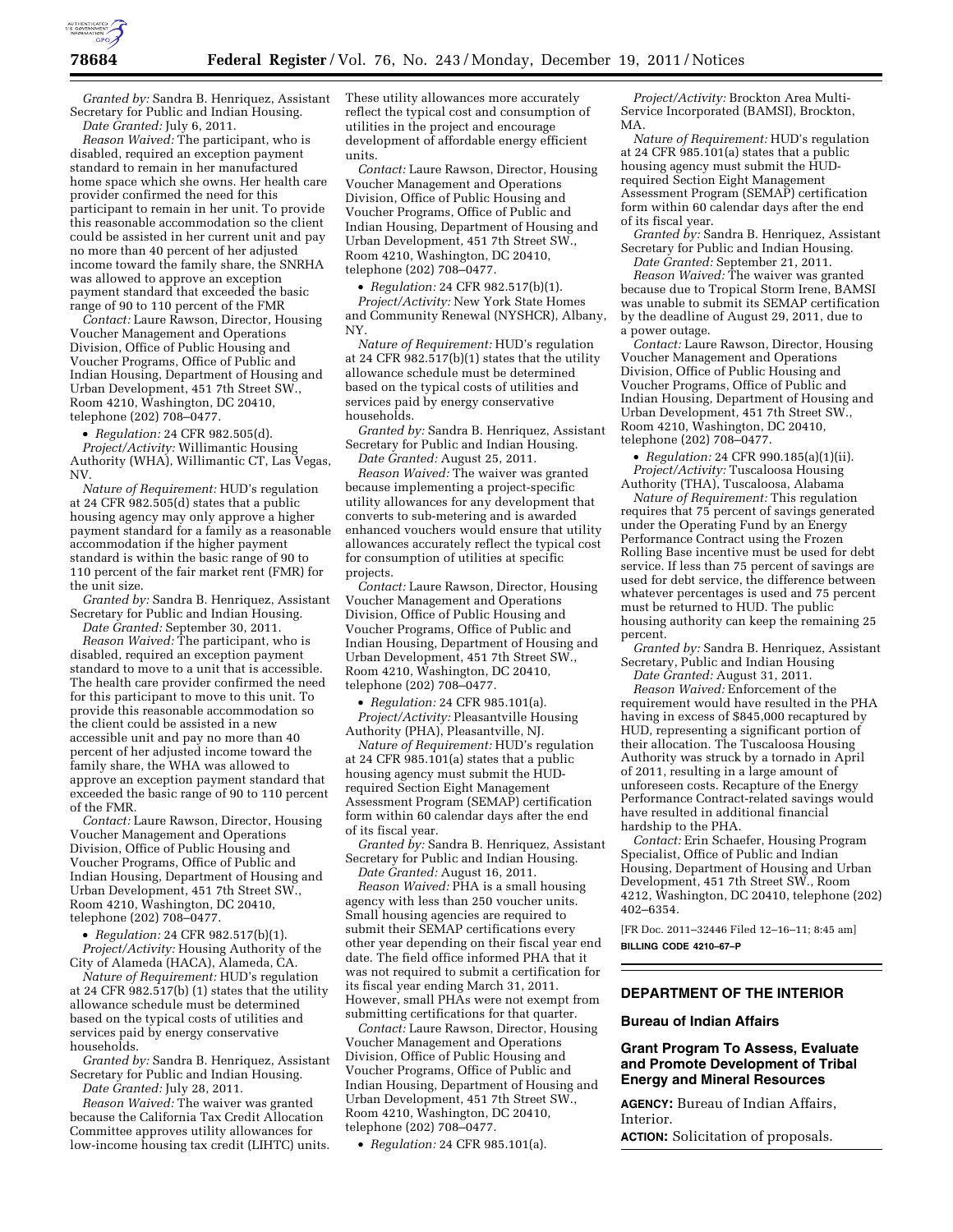**SUMMARY:** The Energy and Mineral Development Program (EMDP) provides funding to Indian tribes with the mission goal of assessing, evaluating, and promoting energy and mineral resources on Indian trust lands for the economic benefit of Indian mineral owners. To achieve these goals, the Department of the Interior's Office of Indian Energy and Economic Development (IEED), through its Division of Energy and Mineral Development (DEMD) office, is soliciting proposals from tribes. The Department will use a competitive evaluation process to select several proposed projects to receive an award.

**DATES:** Submit grant proposals on or before March 16, 2012. We will not consider grant proposals received after this date.

**ADDRESSES:** Mail or hand-carry EMDP proposals to the Department of the Interior, Division of Energy and Mineral Development, Attention: Energy and Mineral Development Program, 12136 W. Bayaud Avenue, Suite 300, Lakewood, Colorado 80228. After November 30, 2011, the DEMD office will have a new address at 13922 Denver West Parkway, Suite 200, Lakewood, Colorado 80401. Applicants should also inform local Bureau of Indian Affairs (BIA) offices by forwarding a copy of their proposal to their own BIA Agency and Regional offices.

Emailing your proposal is highly recommended this year. You may email your proposal to Amanda John at *[amanda.john@bia.gov](mailto:amanda.john@bia.gov)* or Amber Beckham at *[amber.beckham@bia.gov.](mailto:amber.beckham@bia.gov)*  We will respond back to you via email that we received your proposal and that it was readable.

**FOR FURTHER INFORMATION CONTACT:** If you have questions about the EMDP program or submission process, please contact either Amanda John, Tel: (720) 407–0672, email *[amanda.john@bia.gov](mailto:amanda.john@bia.gov)*  or Robert Anderson, Tel: (720) 407–0602 or email: *[robert.anderson@bia.gov.](mailto:robert.anderson@bia.gov)* 

*For additional copies of the Proposal Writing Guidelines Manual,* contact Tahnee KillsCrow at Tel: (720) 407– 0655, or email: *[tahnee.killscrow@bia.](mailto:tahnee.killscrow@bia.gov) [gov.](mailto:tahnee.killscrow@bia.gov)* 

If you have technical questions about the commodity you wish to assess or develop, please contact the appropriate DEMD persons listed below:

• *Mineral Projects (Precious Metals, Sand and Gravel):* Lynne Carpenter, Tel: (720) 407–0605, email: *[lynne.](mailto:lynne.carpenter@bia.gov) [carpenter@bia.gov,](mailto:lynne.carpenter@bia.gov)* or David Holmes, Tel: (720) 407–0609, email: *[david.](mailto:david.holmes@bia.gov) [holmes@bia.gov;](mailto:david.holmes@bia.gov)* 

• *Conventional Energy Projects (Oil, Natural Gas, Coal):* Bob Just, Tel: (720) 407–0611, or email: *[robert.just@bia.gov;](mailto:robert.just@bia.gov)* 

• *Renewable Energy Projects (Biomass, Wind, Solar):* Winter Jojola-Talburt, Tel: (720) 407–0668 or email: *[winter.jojola-talburt@bia.gov;](mailto:winter.jojola-talburt@bia.gov)* and

• *Geothermal Energy:* Bob Just, Tel: (720) 407–0611, email: *[bob.just@bia.gov.](mailto:bob.just@bia.gov)* 

You may also find additional information about the EMDP program from our Web site, such as sample proposals, sample tribal Resolutions, frequently asked questions, best practices for creating proposals, and general information about the technical assistance that the DEMD office can provide to tribes. To locate our Web page, navigate to the Indian Affairs Web site at *[www.bia.gov.](http://www.bia.gov)* Along the top tabs, click on the tab ''WHO WE ARE.'' On that page, you will find a heading ''OUR ORGANIZATION STRUCTURE.'' Locate the ''Indian Energy and Economic Development (IEED)'' link and click on that. Under the ''SPOTLIGHT'' section there will be a new announcement titled ''Energy and Mineral Tribal Grant Program (EMDP).'' Clicking on that link will take to you to the page containing the EMDP program information.

The full link to the same page is as follows: *[http://www.bia.gov/](http://www.bia.gov/WhoWeAre/AS-IA/IEED/DEMD/TT/TF/index.htm) [WhoWeAre/AS-IA/IEED/DEMD/TT/TF/](http://www.bia.gov/WhoWeAre/AS-IA/IEED/DEMD/TT/TF/index.htm) [index.htm.](http://www.bia.gov/WhoWeAre/AS-IA/IEED/DEMD/TT/TF/index.htm)* Copy the above link address and paste it into the address box on your Internet browser program.

#### **SUPPLEMENTARY INFORMATION:**

A. Background

- B. Items To Consider Before Preparing an Application for an Energy and Mineral Development Grant
- C. How To Prepare an Application for Energy and Mineral Development Funding
- D. Submission of Application in Digital Format
- E. Application Evaluation and Administrative Information
- F. When To Submit
- G. Where To Submit
- H. Transfer of Funds
- I. Reporting Requirements for Award Recipients
- J. Requests for Technical Information

#### **A. Background**

Section 103 of the Indian Self-Determination Act, Public Law 93–638, as amended by Public Law 100–472 contains the contracting mechanism for energy and mineral developmentfunded programs.

The IEED, through the DEMD office located in Lakewood, Colorado, administers and manages the EMDP program. The objectives of this solicitation are to receive proposals for energy and mineral development projects in the areas of exploration,

assessment, development, feasibility and market studies.

Energy includes both conventional energy resources (such as oil, gas, coal, uranium, and coal bed gas) and renewable energy resources (such as wind, solar, biomass, hydro and geothermal). Mineral resources include industrial minerals (*e.g.,* sand, gravel), precious minerals (*e.g.,* gold, silver, platinum), base minerals (*e.g.,* lead, copper, zinc), and ferrous metal minerals (*e.g.,* iron, tungsten, chromium).

The DEMD's goal is to assist tribes to achieve economic benefits from their energy and mineral resources. The purpose of the program is to expand the knowledge-base through which tribes, either by themselves or with industry partners, can bring new energy and mineral resources into the marketplace through a comprehensive understanding of their undeveloped resource potential. A strong knowledge-base will also ensure that new resources are produced in an environmentally acceptable manner.

Each year, DEMD usually receives more energy and mineral development applications than can be funded in that year. The DEMD has discretion for awarding funds and requires that the tribes compete for such funds on an annual basis. The DEMD has established ranking and paneling procedures with defined criteria for rating the merits of proposals to make the award of limited funds as fair and equitable as possible.

The EMDP program is funded under the non-recurring appropriation of the BIA's budget. Congress appropriates funds for EMDP funding on a year-toyear basis. Thus, while some projects may extend over several years, funding for successive years depends on each fiscal year's appropriations.

The information collection requirements contained in this notice have been reviewed and approved by the Office of Management and Budget (OMB) under the Paperwork Reduction Act, 44 U.S.C. 3504(h). The OMB control number is 1076–0174. The authorization expires on April 30, 2013. An agency may not sponsor, and you are not required to respond to, any information collection that does not display a currently valid OMB Control Number.

# *B. Items To Consider Before Preparing an Application for an Energy and Mineral Development Grant*

### 1. Trust Land Status

The EMDP funding can only be made available to tribes whose lands are held in trust or restricted fee by the federal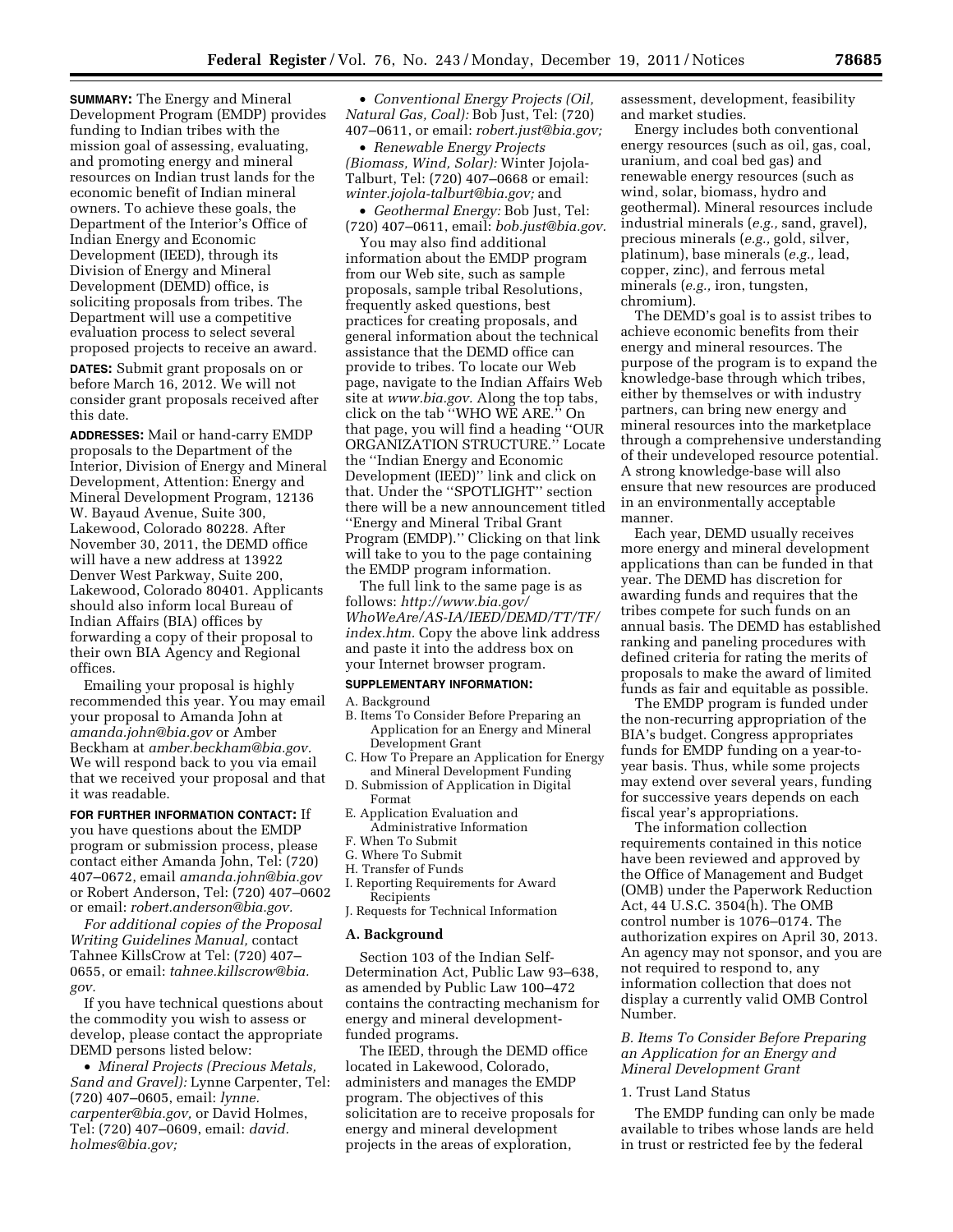government. Congress has appropriated these funds for the development of energy and mineral resources only on Indian trust or restricted fee lands.

#### 2. Tribes' Compliance History

The DEMD will monitor all EMDP grants for statutory and regulatory compliance to assure that awarded funds are correctly applied to approve projects. Tribes that expend funds on unapproved functions may forfeit remaining funds in that proposal year, and possibly for any future EMDP funding. The DEMD may also conduct a review of prior award expenditures before making a decision on funding current year proposals, and may request explanation from tribes who have outstanding project funds from previous years.

## 3. BIA Sanction List

Tribes who are currently under BIA sanction at Level 2 or higher resulting from non-compliance with the Single Audit Act may be ineligible from being considered for an award. Tribes at Sanction Level 1 will be considered for funding.

4. Completion of Previous Energy and Mineral Development Projects

Generally, the DEMD will not support nor recommend additional funding for a new project until a previous year's project has been completed, documented and reviewed by the DEMD.

However delays sometime occur that are beyond the control of the tribe or their consultant. These situations will be taken into consideration when making decisions on new EMDP awards. Examples of events which cause delays include late delivery of funding awards to the tribal project, difficulty in finding appropriate contractors to perform project functions, permitting issues, and weather delays.

### 5. Multiple Projects

The DEMD will accept separate applications for multiple projects, even if the project concerns the same commodity. For example, the tribe may have a viable renewable energy resource, but needs to better define the resource with further exploration work or analysis. Concurrently the tribe also needs to evaluate the market place for selling their resource. In this situation, two separate proposals can be submitted and DEMD will apply the same objective ranking criteria to each proposal, although EMDP budget levels may limit the full application of this guideline. Contact DEMD if you have questions concerning multiple projects.

#### 6. Multi-Year Projects

The DEMD cannot award multi-year funding for a project. Funding available for the EMDP is subject to annual appropriations by Congress and, therefore, DEMD can only consider single-year funded projects.

The EMDP projects requiring funding beyond one-year intervals should be submitted as single-year proposals with an explanation that the tribe expects additional time will be required to complete the project and will, therefore, be submitting applications in following years. The DEMD will make every effort to fund a tribe's project in following years although there is no guarantee of EMDP awards being available for future years of a multi-year project due to the discretionary nature of EMDP award funding.

### 7. Use of Existing Data

The DEMD maintains a comprehensive set of tribal data and information and has spent considerable time and expense in collecting digital land grids, geographic information system (GIS) data and imagery data for many reservations. Well and production data, geophysical data (such as seismic data), geology and engineering data, are all stored at DEMD's offices. All of these data sets can be made available to tribes or their consultants to reduce the cost of their investigations.

Budget line items will not be allowed for data or products that reside at DEMD. The tribe or the tribe's consultant must first check with DEMD for availability of these data sets on the reservation they are investigating. If DEMD does not have a particular data set, then EMDP funds may be used to acquire such data.

When a proposal includes the acquisition of new data, the tribe should thoroughly search for preexisting data to ensure there is no duplication. If older data does exist, it may still have considerable value. Using today's data processing and interpretation techniques, older data may be updated or improved, either by the DEMD or by the tribe's consultant.

#### 8. Using Technical Services at DEMD

The DEMD has many in-house technical capabilities and services that the tribes may wish to use. All services provided by DEMD are without charge to the tribes. Tribes can obtain maximum benefit from energy and mineral development studies by first using DEMD's services, or by using DEMD services in conjunction with outside consultants. Services available at DEMD include:

• Technical literature search of previous investigations and work performed in and around reservations using reference materials located nearby, such as the U.S. Geological Survey (USGS) library in Denver, Colorado, or the Colorado School of Mines library in Golden, Colorado;

• Well production history analysis, decline curve and economic analysis of data obtained through DEMD's in-house databases;

• Well log interpretation, including correlation of formation tops, identification of producing horizons, and generation of cross-sections;

• Technical mapping capabilities, using data from well log formation tops and seismic data;

• Contour mapping capabilities, including isobaths, calculated grids, color-fill plotting, and posting of surface features, wells, seismic lines and legal boundaries;

• Seismic data interpretation and data processing;

• Three dimensional modeling of mine plans;

• Economic analysis and modeling for energy and solid mineral projects; and

• Marketing studies.

9. What the Energy and Mineral Development Program Cannot Fund

As stated above, these funds are specifically for energy and mineral development project work only. Examples of elements that cannot be funded include:

• Establishing or operating a tribal office, and/or purchase of office equipment;

• Salaries or fringe benefits for tribal employees; except for clearly defined technical project related tasks. Salary requests must comply with the detailed budget component as described under Mandatory Component 3;

• Indirect costs as defined by the Federal Acquisition Regulation, and overhead;

• Purchase of equipment such as computers, vehicles, field gear, anemometer (Met) towers, etc. that are used to perform pre-development activities. However, the leasing of this type of equipment for the predevelopment activities is allowed;

• Purchasing or leasing of equipment for the development of energy and mineral resources;

This would include such items as well drilling rigs, backhoes, bulldozers; cranes, trucks, etc;

• Drilling of wells for the sale of hydrocarbons, geothermal resources, other fluid and solid minerals (however, funds may be used for the drilling of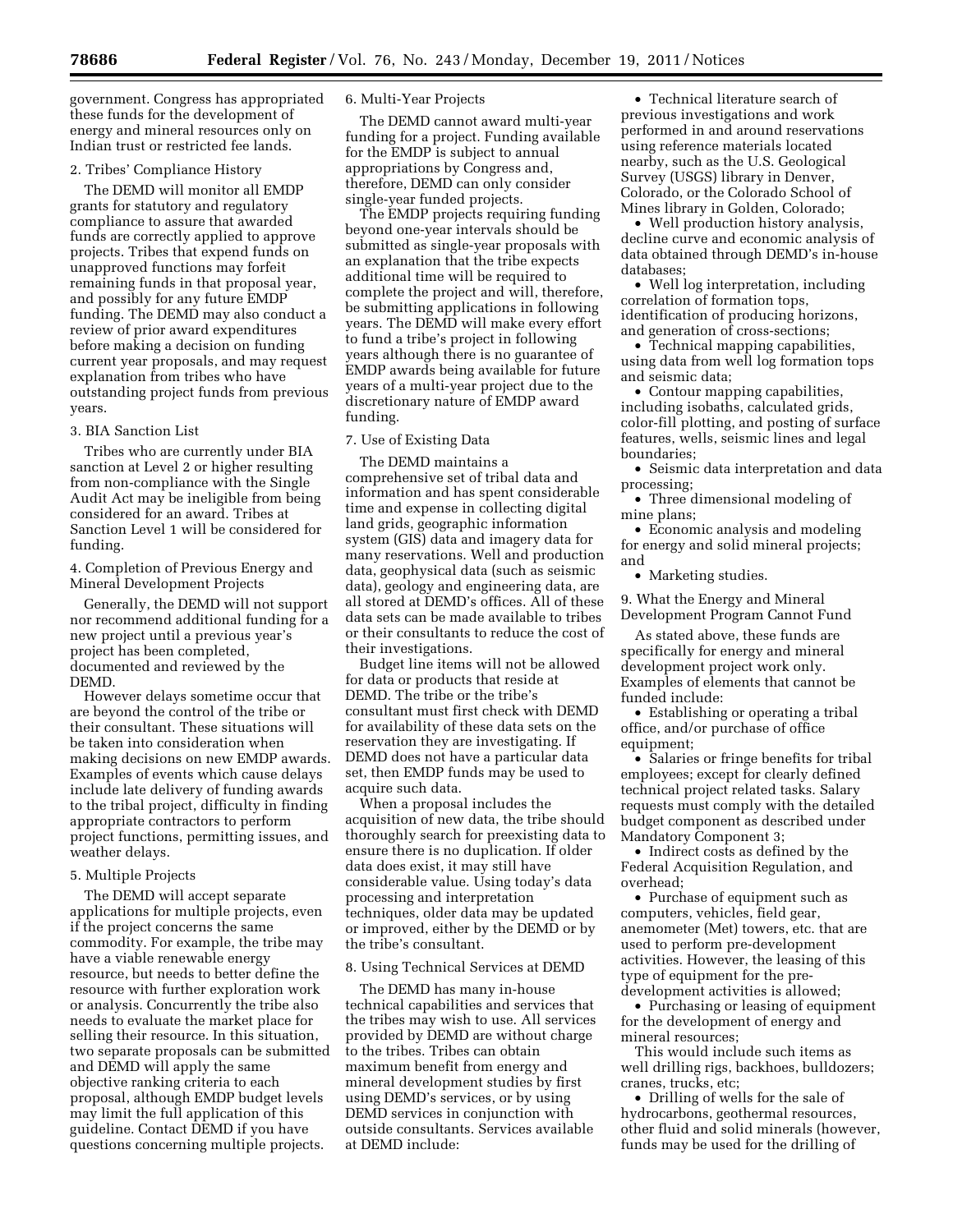exploration holes for testing, sampling, coring, or temperature surveys);

• Legal fees;

• Application fees associated with permitting;

• Academic research projects;

• Development of unproven

technologies;

• Training (for assistance on training and workforce development, contact IEED's Division of Workforce Development, Mr. Francis Dunne, at (202) 495–9843);

• Contracted negotiation fees;

• Purchase of data that is available through DEMD;

• Any other activities not authorized by the tribal resolution or by the award letter; and,

• Environmental Impact Studies (EIS).

10. Who Performs Energy and Mineral Development Studies?

The tribe determines who they wish to perform the energy and mineral development work, such as a consultant, a private company, or other sources described in the list below:

• A private company (although that company must not be competing for exploration or development rights on the tribe's lands);

• An experienced and qualified scientific consultant;

• A federal government agency (such as U.S. Geological Survey or the U.S. Department of Energy or a state government agency (such as a state geological survey);

• The DEMD office, although in this case, funds would not be transferred to the tribe but would be obligated by DEMD.

There are no requirements or restrictions on how the tribe performs their contracting function for the consultant or company. The tribe is free to issue the contract through a sole source selection or through competitive bidding, depending on the tribe's own contracting policies and procedures.

## *C. How to Prepare an Application for Energy and Mineral Development Funding*

Each tribe's application must meet the criteria in this notice. A complete energy and mineral development request must contain the following three mandatory components:

1. A current tribal resolution authorizing the proposed project;

2. A proposal describing the planned activities and deliverable products; and,

3. A detailed budget estimate. Any funding request that does not

contain all of the mandatory components will be considered incomplete and will be returned to the tribe with an explanation. The tribe will then be allowed to correct all deficiencies and resubmit the proposal for consideration on or before the deadline.

This year there will be a page limit restrictions on proposal components. However the applicant will be allowed (and encouraged) to make use of appendices. Brevity of the proposal's proposal and statement of work will assist reviewers and DEMD staff in dealing effectively with proposals. Therefore the project proposal, statement of work and description of deliverable products may not exceed 20 pages. Visual materials, including charts, graphs, maps, photographs and other pictorial presentations are included in the 20-page limitation.

However an application may use appendices for the following types of discussions:

• Use an appendix for the overview of a tribe's history; location, government structure, population makeup, etc.

• Use an appendix to document previous work that has been performed concerning this proposal, including any work that was done under a previous EMDP grant.

• Use an appendix to expand on particular technical technologies or methodologies that will assist DEMD reviewers to gain a better understanding of these methods.

A detailed description of each of the required components follows.

1. Mandatory Component 1: Tribal Resolution

The tribal resolution must be current, signed, and on tribal letterhead. It must authorize tribal approval for an EMDP proposed project in the same fiscal year as that of the energy and mineral development proposal and must explicitly refer to the assessment proposal being submitted. However the resolution should not specify a starting date for the project. The tribal resolution must include:

(a) A description of the commodity or commodities to be studied;

(b) A statement that the tribe is willing to consider development of any potential energy or mineral resource discovered;

(c) A statement describing how the tribe prefers to have the energy or mineral program conducted (*i.e.,* by DEMD in-house professional staff only, by DEMD staff in conjunction with tribal professional staff, by private contractors or consultants, or through other acceptable means).

It is highly recommended that the following paragraphs also be included:

(d) A statement that the tribe will consider public release of information obtained from the energy and mineral development study. (Public release is meant to include publications, a poster session, attending a property fair, or giving an oral presentation at industry or federal meetings and conferences. It does *not* mean providing copies of the data or reports to any individual, private company or other government agency without express written permission from the tribal government.)

(e) We recommend that language also be inserted stating that the tribe requests and authorizes any resultant P.L. 93– 638 contract (unless the tribe is a selfgovernance tribe), as this will expedite the process of the tribe entering into a 93–638 contract and receiving their funds more promptly. This is only a suggestion and up to the tribe to insert such language.

**Note:** Any information in the possession of DEMD or submitted to DEMD throughout the EMDP process, including the final energy and mineral development study, constitutes government records and may be subject to disclosure to third parties under the Freedom of Information Act (FOIA), 5 U.S.C. 552, and the Department of the Interior's FOIA regulations at 43 CFR part 2, unless a FOIA exemption or exception applies or other provisions of law protect the information. A tribe may, but is not required to, designate information it submits as confidential commercially or financially sensitive information, as applicable, in any submissions it makes throughout the EMDP process. If DEMD receives a FOIA request for this information, it will follow the procedures in 43 CFR Part 2.

2. Mandatory Component 2: Energy and Mineral Development Proposal

The proposal should be well organized, contain as much detail as possible, yet be presented succinctly to allow a quick and thorough understanding of the proposal by the DEMD ranking team.

Many tribes utilize the services of a staff geoscientist or private consultant to prepare the technical part of the proposal. However, some tribes may not have these resources and therefore, are urged to seek DEMD's technical assistance in preparing their EMDP proposal. Tribes who want technical assistance from DEMD should make this request in writing to the address provided in the **ADDRESSES** section of this notice. The request should be made as early as possible to give DEMD time to provide the assistance.

The proposal should include the following sections:

*(a) Overview and Technical Summary of the Project:* Prepare a short summary overview of the proposal that is no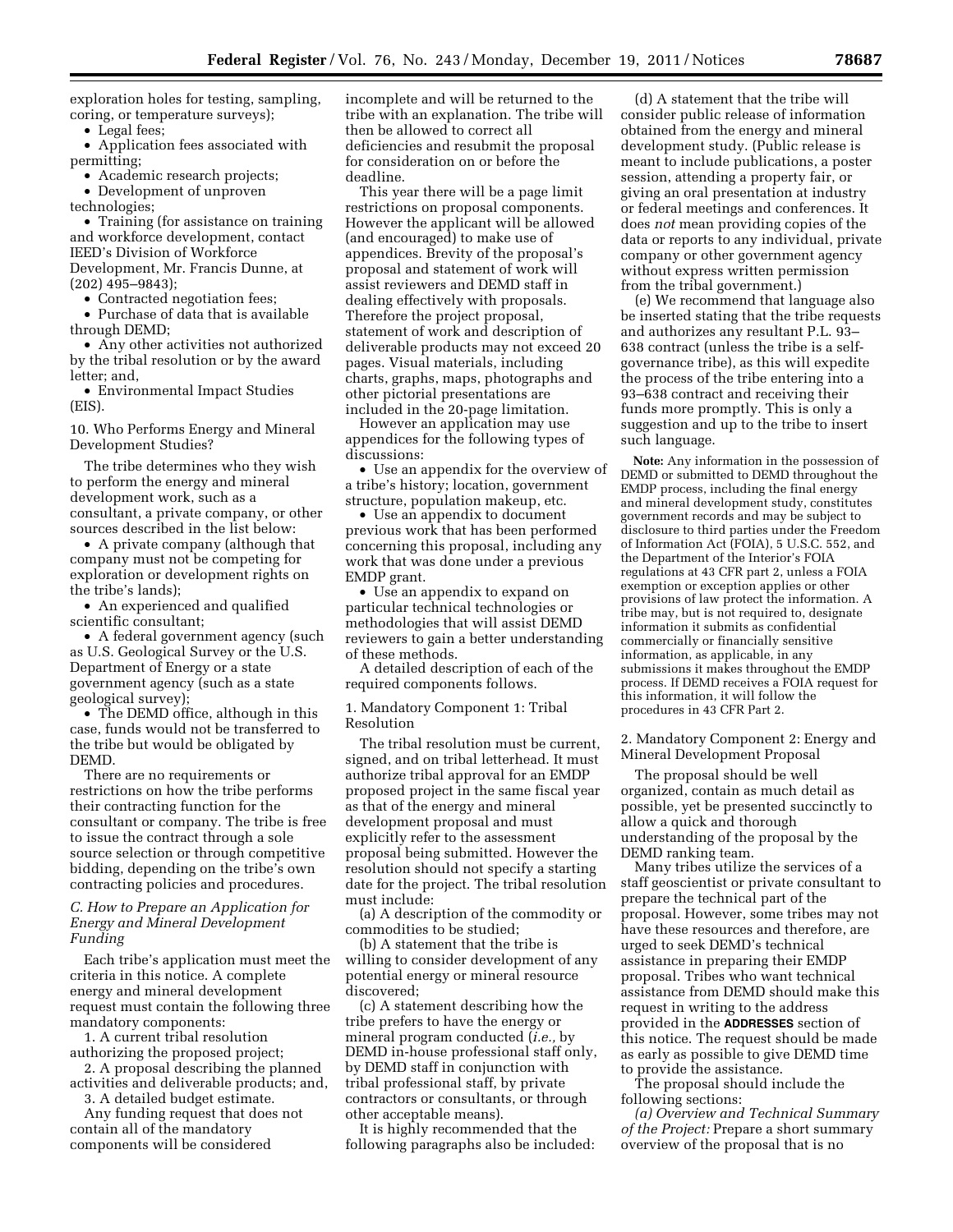longer than one page. The summary should include the following:

• Elements of the proposed study; • Reasons why the proposed study is needed;

• Total requested funding; and,

• Tribal project lead and tribal contact.

*(b) Project Objective and Technical Description, Scope of Work:* Provide a technical description of the project area, if sufficient information exists. Give examples of a typical resource occurrence to be examined under the proposal, such as the oil or gas deposit, etc. If possible, include criteria applicable to these types of resource occurrences.

• *Multi-Phased Studies:* Explain whether this assessment request will begin a new study or continue a study that has already been partially completed. Also explain how long the study will last. [**Note:** DEMD cannot guarantee funding for a project from one fiscal year to the next.]

• *Known Energy/Mineral Resource:* If a known energy or mineral deposit exists or produces near the reservation, discuss the possible extension or trend of the deposit onto the reservation.

• *Existing Information:* Acknowledge any existing mineral exploration information and provide references. The proposed new study should not duplicate previous work.

• *Environmental or Culturally Sensitive Areas:* Describe and verify if the resources are located in an archeological, environmentally or culturally sensitive area of the reservation. The tribe must also assist DEMD with the Environmental Assessment phase of the proposed project.

• Describe why the tribe needs the proposed energy and mineral development. Discuss the short and long term benefits to the tribe.

• Describe the work being proposed, project goals and objectives expected to be achieved by the proposed project.

• Describe the location on the reservation where the work will be done. Include relevant page size maps and graphs.

• Provide a detailed description of the scope of work and justification of a particular method. For example, if a geochemical sampling survey is planned, an explanation might include the quantity samples to be obtained, what type of sampling will be targeted, the soil horizons to be tested, general location of the projected sampling, how the samples are to be analyzed and why geochemistry was chosen as an exploration technique. Furnish similar types of explanations and details for

geophysics, geologic mapping, core drilling, or any other type of assessment planned.

*(c) Deliverable Products:* Describe all deliverable products that the proposed assessment project will generate, including all technical data to be obtained during the study. Describe the types of maps to be generated and how these maps and cross-sections will help define the energy and mineral potential on the reservation. Discuss any planned status reports as well as the parameters of the final report.

*(d) Resumes of Key Personnel:* If the tribe is using a consultant's services, provide the resumes of key personnel who will be performing the project work. The resumes should provide information on each individual's expertise. If subcontractors are used, these should also be disclosed.

# 3. Mandatory Component 3: Detailed Budget Estimate

A detailed budget estimate is required for the funding level requested. The detail not only provides the tribe with an estimate of costs, but it also provides DEMD with the means of evaluating the cost-benefit of each project. This lineby-line budget must fully detail all projected and anticipated expenditures under the EMDP proposal. The ranking committee reviews each budget estimate to determine whether the budget is reasonable and can produce the results outlined under the proposal.

Each proposed project function should have a separate budget. The budget should break out contract and consulting fees, fieldwork, lab and testing fees, travel and all other relevant project expenses. Preparation of the budget portion of an EMDP proposal should be considered a top priority. The EMDP proposals that include sound budget projections will receive a more favorable ranking over those proposals that fail to provide appropriate budget projections.

The budget page(s) should provide a comprehensive breakdown for those project line items that involve several components, or contain numerous subfunctions.

*(a) Contracted Personnel Costs:* This includes all contracted personnel and consultants, their respective positions and time (staff-hour) allocations for the proposed functions of a project.

• Personnel funded under the P.L 93– 638 Energy and Mineral Development Program must have documented professional qualifications necessary to perform the work. Position descriptions or resumes should be attached to the budget estimate.

• If a consultant is to be hired for a fixed fee, the consultant's expenses should be itemized as part of the project budget.

• Consultant fees must be accompanied by documentation that clearly identifies the qualifications of the proposed consultants, how the consultant(s) are to be used, and a line item breakdown of costs associated with each consultant activity.

*(b) Travel Estimates:* Estimates should be itemized by airfare, vehicle rental, lodging, and per diem, based on the current federal government per diem schedule.

*(c) Data Collection and Analysis Costs:* These costs should be itemized in sufficient detail for the reviewer to evaluate the charges. For example, break down drilling and sampling costs in relation to mobilization costs, footage rates, testing and lab analysis costs per core sample.

*(d) Other Expenses:* Include computer rental, report generation, drafting, and advertising costs for a proposed project.

## *D. Submission of Application in Digital Format*

Submit the application, including the budget pages, in digital form. The DEMD will return proposals that are submitted without the digital components.

Acceptable formats are Microsoft Word and Adobe Acrobat PDF. Each file must be saved with a filename that clearly identifies the file being submitted. File name extensions must clearly indicate the software application used in preparing the documents (*e.g.,*  doc, docx, .pdf). Documents that require an original signature, such as cover letters, tribal resolutions and other letters of tribal authorization can be scanned and submitted electronically.

The files can be copied to compact disk (CD or DVD) and mailed, although a more preferable method is to email the complete application. The DEMD will immediately respond back that the application was received and was readable. The budget should be in table format which is recommended to be in Microsoft Excel.

Emails of projects proposals, budget and tribal resolution should be sent to both Amanda John (*[amanda.john@bia.gov](mailto:amanda.john@bia.gov)*) and Amber

Beckham (*[Amber.Beckham@bia.gov](mailto:Amber.Beckham@bia.gov)*). If you have any additional questions concerning the Energy and Mineral Development Program proposal submission process, please contact Amanda John at (720) 407–0672 or Amber Beckham at (720) 407–0692.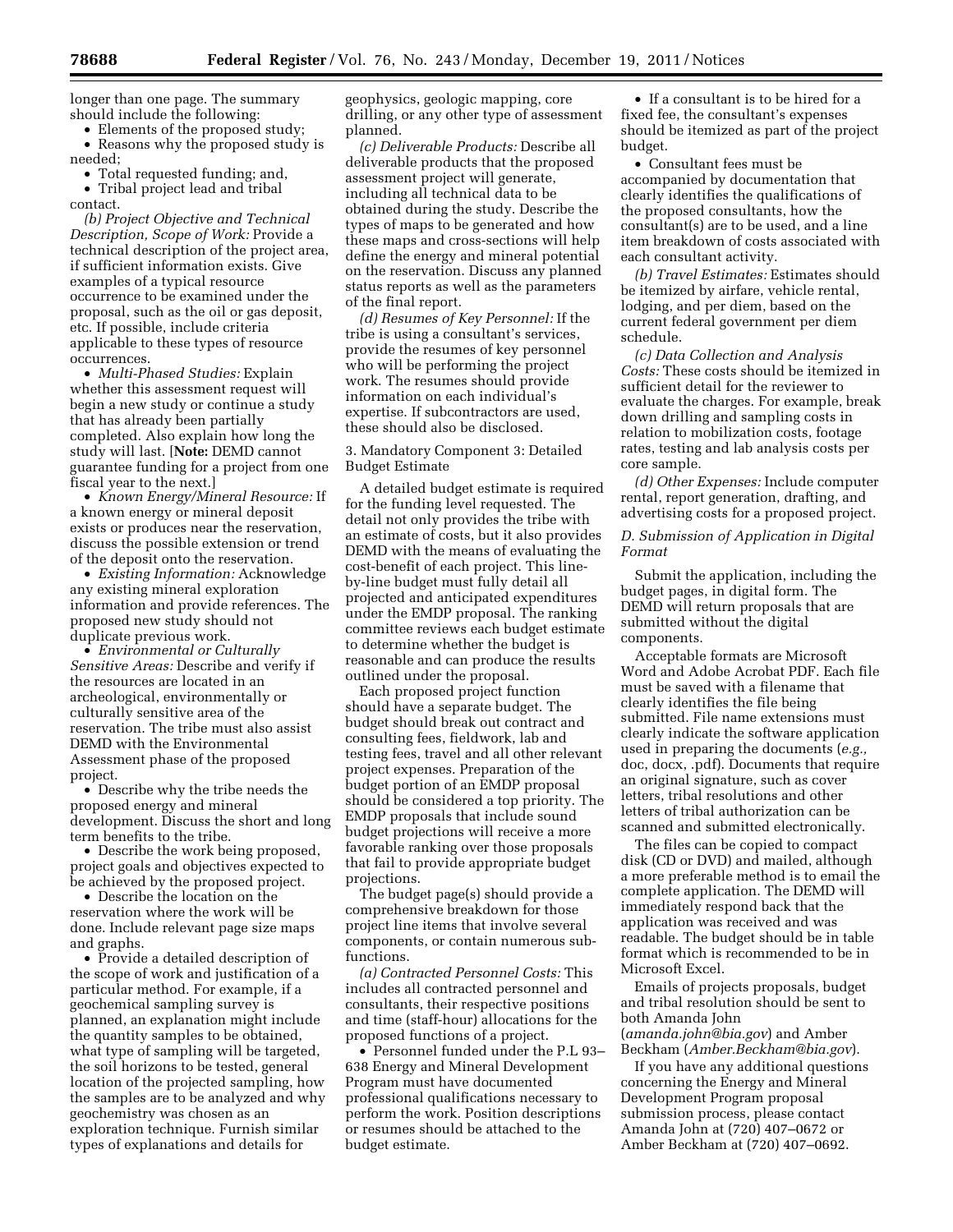## *E. Application Evaluation and Administrative Information*

#### 1. Administrative Review

Upon receiving an application, DEMD will perform a preliminary review of the proposal to determine whether it contains the prescribed information, includes a tribal resolution, and contains sufficient technical and scientific information to permit an evaluation, and does not duplicate or overlap previous or current funded EMDP projects.

The DEMD staff may return an application that does not include all information and documentation required within this notice. During the review of a proposal, DEMD may request the submission of additional information.

#### 2. Ranking Criteria

Proposals will be formally evaluated by a DEMD Review and Ranking Panel using the six criteria described below. Each criterion has a weight percent which is used to determine a final score.

*(a) Resource Potential; Weight = 10%.*  If the resource is determined not to exist on the reservation, then the proposal will be rejected. The panel will base their scoring on both the information provided by the tribe and databases maintained by DEMD. It is critical that the tribe attempt to provide all pertinent information in their proposal in order to ensure that an accurate review of the proposal is accomplished. The reviewers are aware that many tribes have little energy or mineral resource data on reservation lands, and in some cases, resource data does not exist. However, geologic and historical mineral development data exist throughout most of the continental U.S. on lands surrounding Indian reservations.

Many times a producing energy or mineral deposit exists outside but near the reservation boundary. The geologic setting containing the resource may extend onto the reservation, regardless of the size of the reservation. This would suggest potential of finding similar resources on the reservation. In some cases, available data on nonreservation lands may allow for a scientifically acceptable projection of favorable trends for energy or mineral occurrences on adjacent Indian lands.

For renewable energy proposals, this factor applies to conditions favorable for the economic development of the renewable energy source being studied.

Examples of types of questions that the DEMD ranking panel will be analyzing in their review include: Based on your own knowledge or

investigations, does the resource exist on or adjacent to the reservation? Does the application adequately describe the existence of the resource being present on or near the reservation, providing ample supporting technical evidence to support this?

*(b) Marketability of the Resource; Weight = 15%.* Reviewers will base their scoring on both the short- and long-term market conditions of the resources. Reviewers are aware that marketability of an energy or mineral commodity depends upon existing and emerging market conditions. Industrial minerals such as aggregates, sand/gravel and gypsum are dependent on local and regional economic conditions.

Precious and base metal minerals such as gold, silver, lead; copper and zinc are usually more dependent upon international market conditions. Natural gas and coal bed methane production depends upon having relatively close access to a transmission pipeline, as does renewable energy to an electric transmission grid.

Coal and crude oil production, on the other hand, carry built-in transportation costs, making those resources more dependent on current and projected energy commodity rates. At any time, some commodities may have a strong sustained market while others experience a weak market environment, or even a market surge that may be only temporary.

Reviewers are aware of pitfalls surrounding long-term market forecasts of energy and mineral resources, so the proposal should address this element fully. Also, short-term forecasts may indicate an oversupply from both national and internationally developed properties, and therefore additional production may not be accommodated. Certain commodities such as electricity may be in high demand in some regional sectors, but the current state of the transmission infrastructure does not allow for additional kilowatts to be handled, thereby hindering a market opportunity.

On the other hand, the potential for improving markets may be suggested by market indicators. Examples of market indicators include price history, prices from the futures markets, rig count for oil and gas and fundamental factors like supply shortages, political unrest in foreign markets, and changes in technology.

Examples of the types of questions that the DEMD ranking panel will be analyzing in their review include: Does the application describe an existing or potential market for the commodity in the area? Is the product suitable for the area or region? Does the tribe have a

realistic plan to market this resource? Is the end product that the tribe wants to market commercially viable?

*(c) Economic Benefits Produced by the Project; Weight = 25%.* This year there will be greater emphasis on funding projects that would have an impact on tribal jobs and income. To receive a high score for this ranking criterion, the proposal should clearly state how the project would achieve this result. If the project indirectly creates economic benefits, for example applying royalty income from oil and gas productions to create other tribal businesses, that would satisfy this criterion. Whatever the commodity being studied, the ultimate goal is to collect useful data and information that allows the tribe to stimulate development on their lands. This might occur with industry partners or the tribe may develop the resource themselves.

Examples of the types of questions that the DEMD ranking panel will be analyzing in their review include: Are the economic goals and objectives of the project explained in the proposal? Does the proposal quantify the economic benefits (e.g., revenue, royalty income, number of jobs) that would result from completion of the project?

*(d) Tribes' Willingness to Develop and Commitment to the Project; Weight = 20%:* The tribe's willingness to consider developing any potential resource must be clearly stated in the proposal and the tribal resolution. Note that this is not a statement for mandatory development of any potential resource, but just that the tribe is willing to develop. The decision on whether to develop will always lie with the tribe. The willingness-todevelop statement should sufficiently explain how the tribe intends to accomplish this task. DEMD will also evaluate willingness to develop based upon the tribe's willingness to release energy or mineral data to potential developers.

Concerning the tribe's commitment to the project, the tribe should explain how it will participate in the study, such as by appointing a designated lead and contact person (especially a person with some knowledge of the technical aspects of the projects, and direct contact with the tribe's natural resource department and tribal council), to be committed to the successful completion of the project.

If the tribe has a strategic plan for development, this should be discussed in the proposal. A strategic plan outlines objectives, goals, and methodology for creating sustainable tribal economic development. The proposal should also explain how the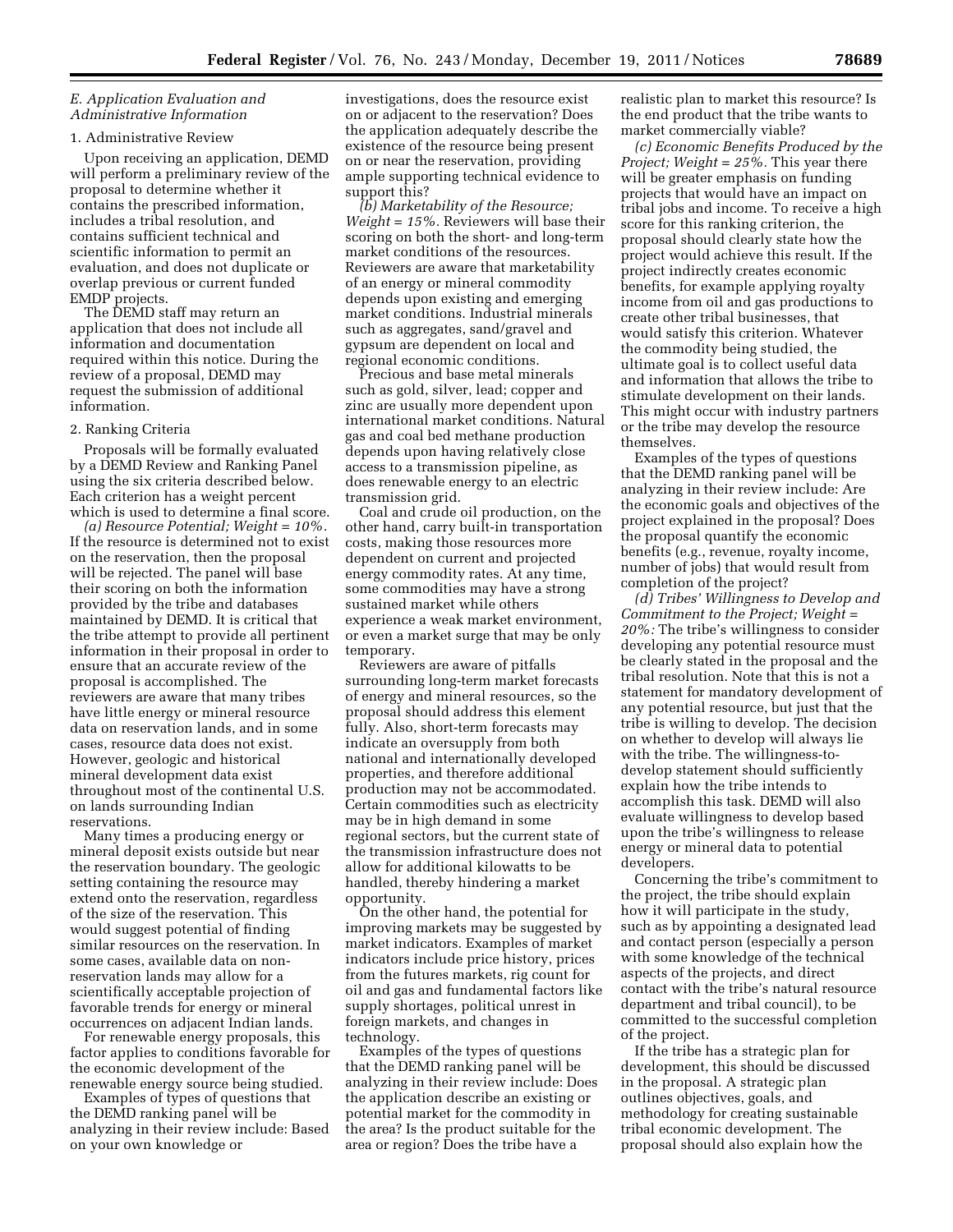tribe's EMDP proposal fits within that strategic plan.

Examples of the types of questions that the DEMD ranking panel will be analyzing in their review include: Does the proposal explain how the tribe is committed to the project? Has the tribe appointed a designated lead or contact person within the tribe to serve as the project administrator (project champion)? Does the tribe have an existing strategic development plan and/or plan of action that includes the economic development of energy or mineral resources (plan of action could include: establishment of an energy task force/committees, resolutions, energy office, etc.)? Is the willingness to develop the resource clearly stated in the tribal resolution (is the full council on board with development)? Has the proposal clearly described the tribe's willingness to develop? Is the tribe willing to release non-proprietary data to potential developers or partners? Is the tribe's current business environment conductive to development?

*(e) Budget Completeness, Cost Reasonableness, Cost Realism and Detail; Weight = 15%:* The submitted budget should be evaluated as to the reasonableness and appropriateness of the costs for each line item, and the relationship to achieving the project's stated goals and objectives.

Examples of the types of questions that the DEMD ranking panel will be analyzing in their review include: Does the budget comply with Mandatory Component 3 (Detail Budget Estimate) from the guidelines? Is the budget detailed enough to explain how funds are to be allocated? Are line item budget numbers appropriate and reasonable to complete the proposed tasks?

*(f) Appropriateness of the Technical Proposal and Statement of Work; Weight = 15%:* The submitted application should address all the elements listed as Mandatory Component 2 in the guidelines from this **Federal Register**  solicitation, and be technically clear to understand.

Examples of the types of questions that the DEMD ranking panel will be analyzing in their review include: Does the proposal address all of elements listed as Mandatory Component 2 in the guidelines from the **Federal Register**  solicitation? Is the technical proposal clear to understand and adequately written? Are the techniques and methodologies being applied technically reasonable and follow best practices? Does the technical proposal adequately explain how the techniques and methods to be used in the project would meet the goals and objectives of the proposal?

3. Ranking of Proposals and Award Letters

The EMDP review committee will rank the energy and mineral development proposals using the selection criteria outlined in this section. The DEMD will then forward the rated requests to the Director of IEED for approval. Once approved, the Director will submit all proposals to the Assistant Secretary—Indian Affairs for concurrence and announcement of awards to those selected tribes, via written notice to the tribal leader. Those tribes not receiving an award will also be notified immediately in writing to the tribal leader.

## *F. When To Submit*

The DEMD will accept applications at any time before the deadline stated in the **DATES** section of this notice, and will send a notification of receipt to the return address on the application package, along with a determination of whether or not the application is complete.

# *G. Where To Submit*

Submit the energy and mineral development proposals to DEMD at the address listed in the **ADDRESSES** section of this notice. Applicants should also forward a copy of their proposal to their own BIA Agency and Regional offices.

However, DEMD asks that tribes or consultants do not send the entire proposal via fax, as this severely overloads DEMD's fax system.

The BIA Regional or Agency level offices receiving a tribe's submitted EMDP proposal do not have to forward it on to DEMD. It is meant to inform them of a tribe's intent to perform energy or mineral studies using EMDP funding. The BIA Regional or Agency offices are free to comment on the tribe's proposal, or to ask DEMD for other information.

# *H. Transfer of Funds*

The IEED will transfer a tribe's EMDP award funds to the BIA Regional Office that serves that tribe, via a sub-allotment funding document coded for the tribe's EMDP project. The tribe should anticipate the transfer and be in contact with budget and self determination personnel at the Regional and Agency office levels. Tribes receiving EMDP awards must establish a new 638 contract to complete the transfer process, or use an existing 638 contract if necessary (unless the tribe is a selfgovernance tribe).

# *I. Reporting Requirements for Award Recipients*

# 1. Quarterly Reporting Requirements

During the life of the EMDP project, quarterly written progress and financial status reports are to be submitted to the DEMD project monitor for the project. The beginning and ending quarter periods are to be based on the actual start date of the EMDP project. This date can be determined between DEMD's project monitor and the tribe.

The quarterly status report can be a one- to two-page summary of events, accomplishments, problems and results that took place during the quarter. Quarterly reports are due 2 weeks after the end of a project's fiscal quarter. The financial status information is reported via a SF169A or SF425.

Applicants should also forward a copy of their reports to their own BIA Agency and Regional offices for which the 638 contract exists. Additionally, the BIA Agency and Regional office may have reporting requirements in the 638 contract which may or may not correspond with DEMD's EMDP reports which must still be in compliance.

## 2. Final Reporting Requirements

• *Delivery Schedules.* The tribe must deliver all products and data generated by the proposed assessment project to DEMD's office within 2 weeks after completion of the project.

• *Mandatory Requirement to Provide Reports and Data in Digital Form.* The DEMD maintains a repository for all energy and mineral data on Indian lands, much of it derived from these energy and mineral development reports. As EMDP projects produce reports with large amounts of raw and processed data, analyses and assays, DEMD requires that deliverable products be provided in digital format, along with printed hard copies.

Reports can be provided in either Microsoft Word or Adobe Acrobat PDF format. Spreadsheet data can be provided in Microsoft Excel, Microsoft Access, or Adobe PDF formats. All vector figures should be converted to PDF format. Raster images can be provided in PDF, JPEG, TIFF, or any of the Windows metafile formats.

• *Number of Copies.* When a tribe prepares a contract for energy and mineral development, it must describe the deliverable products and include a requirement that the products be prepared in standard format (see format description above). Each energy and mineral development contract will provide funding for a total of six printed and six digital copies to be distributed as follows: